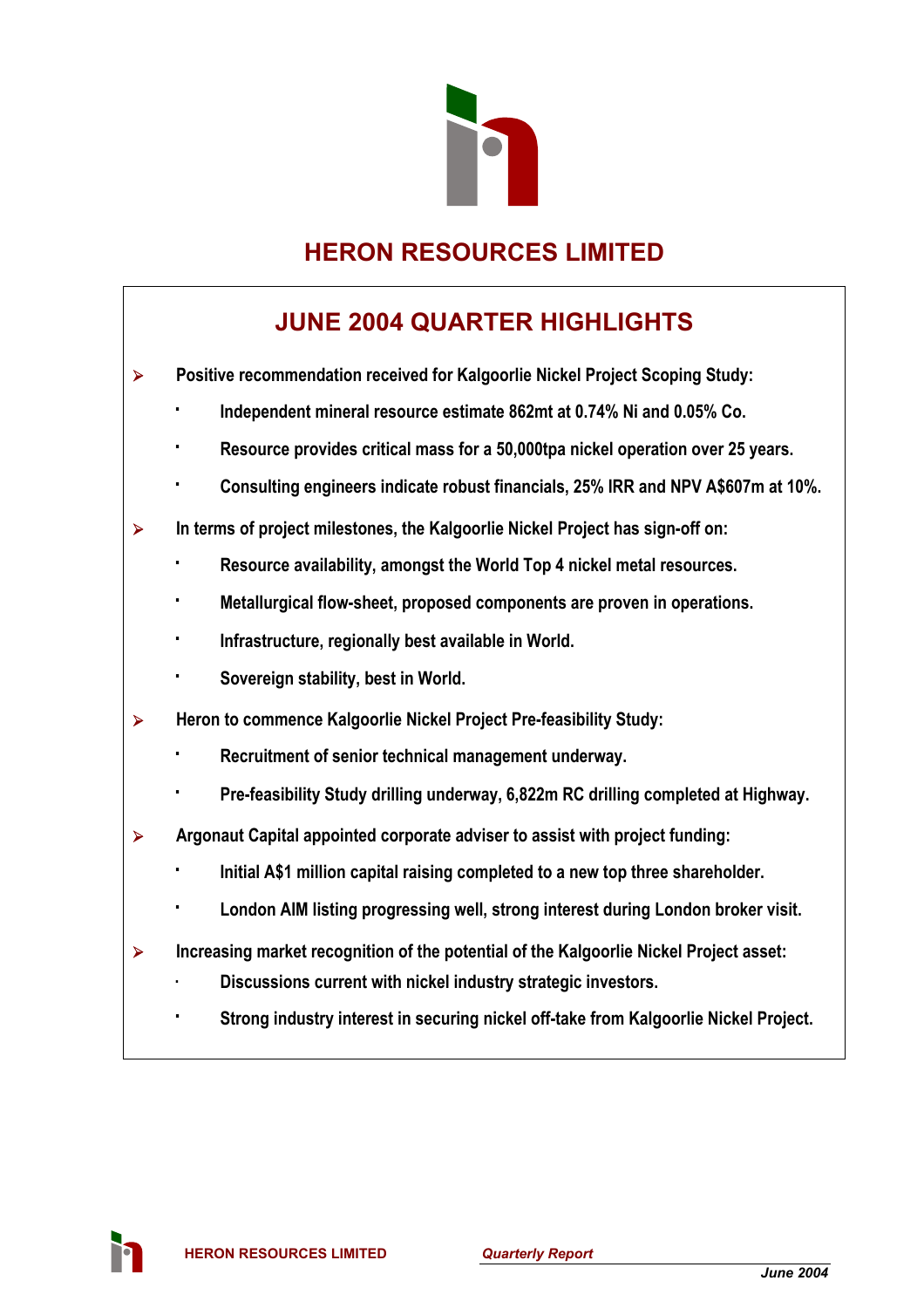21 Close Way, Kalgoorlie WA 6430 PO Box 1280, Kalgoorlie WA 6430

Phone 61 8 9091 9253 Facsimile 61 8 9091 9256 Email ibuchhorn@heronresources.com.au Website http://heronresources.com.au

# **HERON RESOURCES LIMITED**

# **1. SUMMARY**

# **Nickel Laterite**

Heron has announced a time frame and pathway to fund and commission the **Kalgoorlie Nickel Project** (KNP).

### **Independent Mineral Resource Estimates**

JORC-compliant independent mineral resource estimation was completed by Snowden Mining Industry Consultants (Snowden). Results are:

| Table 1                                             |                |      |       |  |  |  |
|-----------------------------------------------------|----------------|------|-------|--|--|--|
| <b>Kalgoorlie Nickel Project</b>                    |                |      |       |  |  |  |
| <b>Mineral Resources by Resource Classification</b> |                |      |       |  |  |  |
| <b>JORC (1999)</b>                                  | <b>Tonnage</b> | % Ni | % Co  |  |  |  |
| <b>Resource Class</b>                               | Mt             |      |       |  |  |  |
| <b>Measured</b>                                     | 12             | 0.96 | 0.079 |  |  |  |
| Indicated                                           | 154            | 0.83 | 0.055 |  |  |  |
| Inferred                                            | 696            | 0.72 | 0.048 |  |  |  |
| 0.74<br>0.050<br>Total<br>862                       |                |      |       |  |  |  |

# **Independent Scoping Study**

Heron retained consulting engineers Sinclair Knight Merz (SKM) to conduct an independent Scoping Study for the Kalgoorlie Nickel Project. The Study is based upon mineral resources not reserves, and at this order of magnitude stage of evaluation, it is apparent that the KNP will have the key attributes typical of a major resource project.

The Scoping Study indicates that the development of a treatment plant to produce nickel precipitate for sale will be economically robust.

On this basis, Heron has commenced a Pre-feasibility Study (PFS), aiming for completion in late 2005. The Scoping Study indicated a PFS duration of 5 months, but Heron views that additional drilling and metallurgical programs should be carried out, particularly to quantify the screen upgrade of the leach feed.

Base case financial modelling, assuming real monetary post tax terms and a nickel price of US\$3.50 per pound (current Ni price exceeds US\$6.00 per pound) indicates the KNP will have:

- Approximate 25% internal rate of return (IRR) on a geared and unhedged basis.
- Estimated A\$607m net present value (NPV) at a discount rate of 10%.

Under the base case scenario, the KNP is anticipated to generate annual revenue of approximately A\$710 million with corresponding operating costs of A\$312 million, for an annual pre-tax profit of A\$276 million after refining and capital replacement charges.

These financial returns have been estimated over a project life of 25 years and assume the KNP produces 50,000tpa of Ni-in-intermediate product and 3,000tpa Co-in-intermediate product. The order of magnitude capital estimate for the KNP is A\$1,400 million.

# **KNP Pre-Feasibility Study**

# **Resource Definition Drilling**

Drilling programs have been designed, with 150,000m of RC and 10,000m of diamond drilling planned for completion by December 2005.

At the **Highway Prospect**, 6,822 metres in 180 holes of reverse circulation drilling was completed, covering a 10km strike of Walter Williams Formation ultramafic. Extensive goethite ore was encountered. Significant intersections include:

- 19 metres at 1.01% Ni from 14 metres depth.
- 8 metres at 1.38% Ni from 4 metres depth, and
- 12 metres at 1.63% Ni from 8 metres depth;
- 12 metres at 1.25% Ni from 23 metres depth;

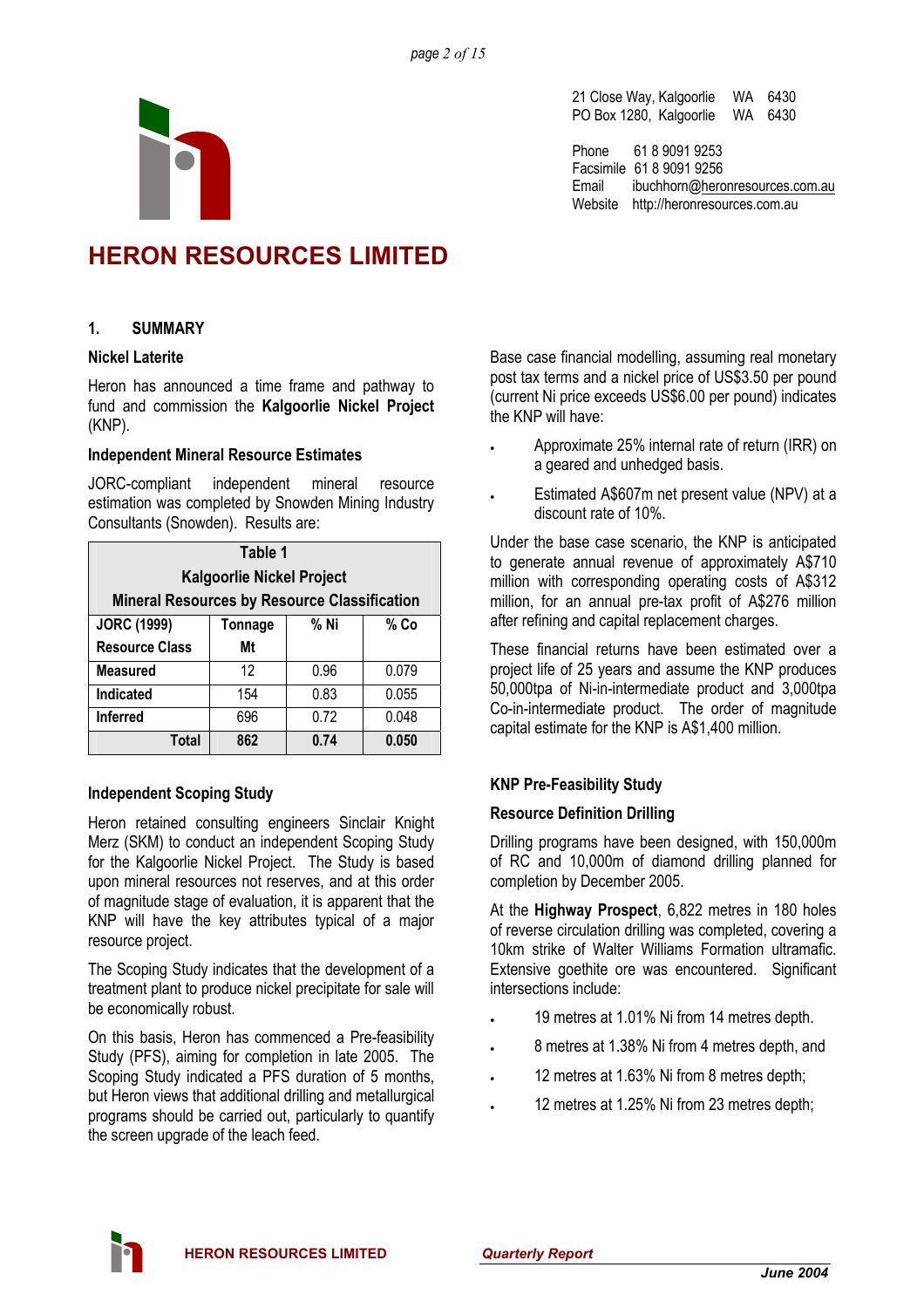

*Figure 1 Kalgoorlie Nickel Project, Distribution of drill holes and ore grade intercepts* 

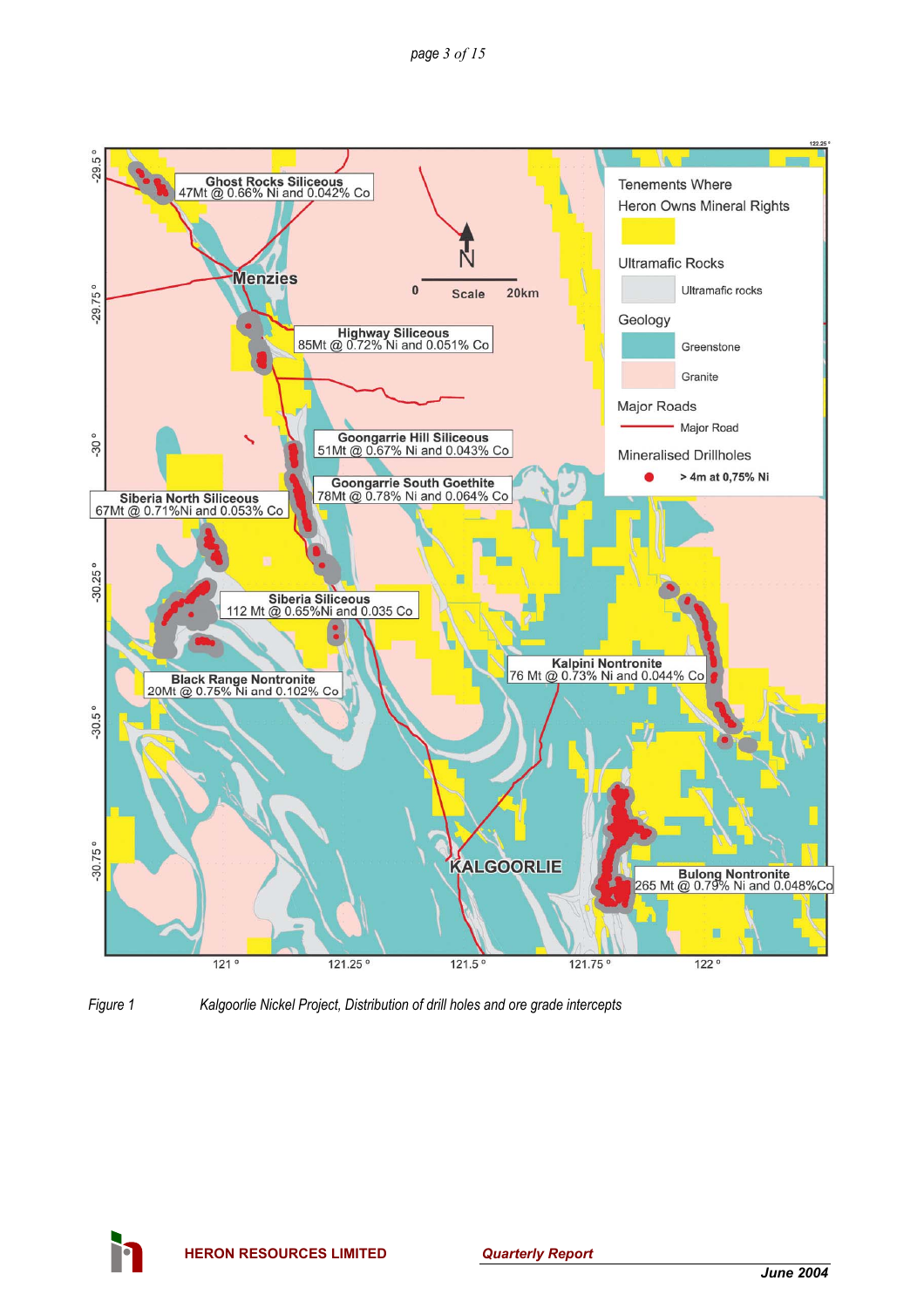# **2. OPERATIONS REVIEW**

# **2.1 KALGOORLIE NICKEL PROJECT**

# **MINERAL RESOURCE ESTIMATION**

The total **KNP Mineral Resource is 862 million tonnes grading 0.74% nickel and 0.05% cobalt** at a 0.5% nickel cut-off grade. At the estimated tonnages and grade, the KNP resource contains 6.4 million tonne of nickel metal and 0.4 million tonne of cobalt metal. This Mineral Resource is the fourth largest contained nickel resource in the World, including both sulphide and laterite resources, and is only exceeded by three of the tropical ferro-nickel laterite producers.

The KNP resource occurs as shallow lateritic mineralisation suitable for mining by open-cut methods and processing by Pressure Acid Leach (PAL) and Saprolite Acid Leach (SAL). The resource estimate is based upon in excess of 400,000m of drilling completed by Heron, as well as third parties from whom Heron has purchased tenements.

Heron views that the key conclusions in respect of the resource estimates and future project development are:

- Sufficient resources are present to support the Kalgoorlie Nickel Project as a producer of 50,000 tonnes of nickel and 3,000 tonnes of cobalt per annum as intermediate product over a project life exceeding 25 years.
- The siliceous ore is likely to be bulk mined at a nominal 0.75% Ni cut-off grade for a 1.0% Ni head grade. Following screening out of barren siliceous plates and rejecting some 50% of the run-of-mine ore, the leach feed grade is estimated to be 1.5% Ni.
- The resource tonnage is comparable to or exceeds that of international peers. Through screening of siliceous mineralisation, the resource Leach Feed Grade is at the upper range of international PAL nickel laterite projects.
- The resource at Goongarrie-Siberia-Ghost Rocks is 505 million tonne grading 0.71% nickel and 0.05% cobalt. This mineralisation occurs dominantly as siliceous goethite suited to screen upgrade, followed by PAL processing. For comparison, the published proved and probable reserve of the Ravensthorpe nickel project currently under development is 263 million tonne grading 0.65% nickel and 0.03% cobalt, with Ravensthorpe ore having a strong screen upgrade.

## **Siliceous and Goethite Ore**

The North Kalgoorlie Nickel Project, represented by the Goongarrie, Siberia, Highway and Ghost Rocks prospects, consists of siliceous and goethite ore for treatment by PAL. A laterally extensive rock unit termed the Walter Williams Formation (WWF) contains uniformly developed siliceous laterite mineralisation. Heron holds some 125 kilometres of strike of the WWF.

There is potential through systematic drill exploration to significantly increase KNP resources within the current Heron land holding. In particular, the Goongarrie-Siberia district has had insufficient exploration for the saprolitic mineralisation style which is required for atmospheric SAL. Previous drilling was stopped on recognition of saprolite (characterised by light hues due to magnesite), irrespective of nickel grade.

# **Saprolite Ore**

The Hampton Nickel Project, represented by Bulong with the Kalpini and Lake Rebecca prospects, is dominantly saprolite and nontronite nickel laterite ore. Bulong is an important asset of the Kalgoorlie Nickel Project, being the main back-up source of saprolite ore for SAL and neutralisation

The Kalpini and Bulong estimated Mineral Resources of 341 million tonnes grading 0.78% nickel and 0.05% cobalt represent strategic longer term sources of saprolitic feed for the KNP.

# **KNP Screen Upgrade**

Following screening of siliceous ore, Heron estimates that the available leach feed is 122 million tonne grading 1.5% Ni and 0.1% Co which equates to 1.8 million tonne of nickel metal (of the available 6.4 million tonne of nickel metal). The beneficiation of siliceous goethite ores allows for a life-of-project leach feed grade of 1.5% Ni.

The benefits of laterite ore screening to improve the processed nickel grade are exemplified by the planned Ravensthorpe nickel project in Western Australia. Ravensthorpe has a Leach Feed Grade (LFG) for upgradeable siliceous laterite ore in the range of 2.5% Ni (Year 1) to 1.0% Ni (Year 20), for an average of approximately 1.4% Ni for the life-of-project.

KNP similarly has screen upgradeable siliceous laterite mineralisation, but the precise life-of-project LFG profile will be the subject of further Feasibility Study testwork. For the current Scoping Study, Heron has utilised upgrade estimates from semi-quantitative testwork on Heron RC drill samples.

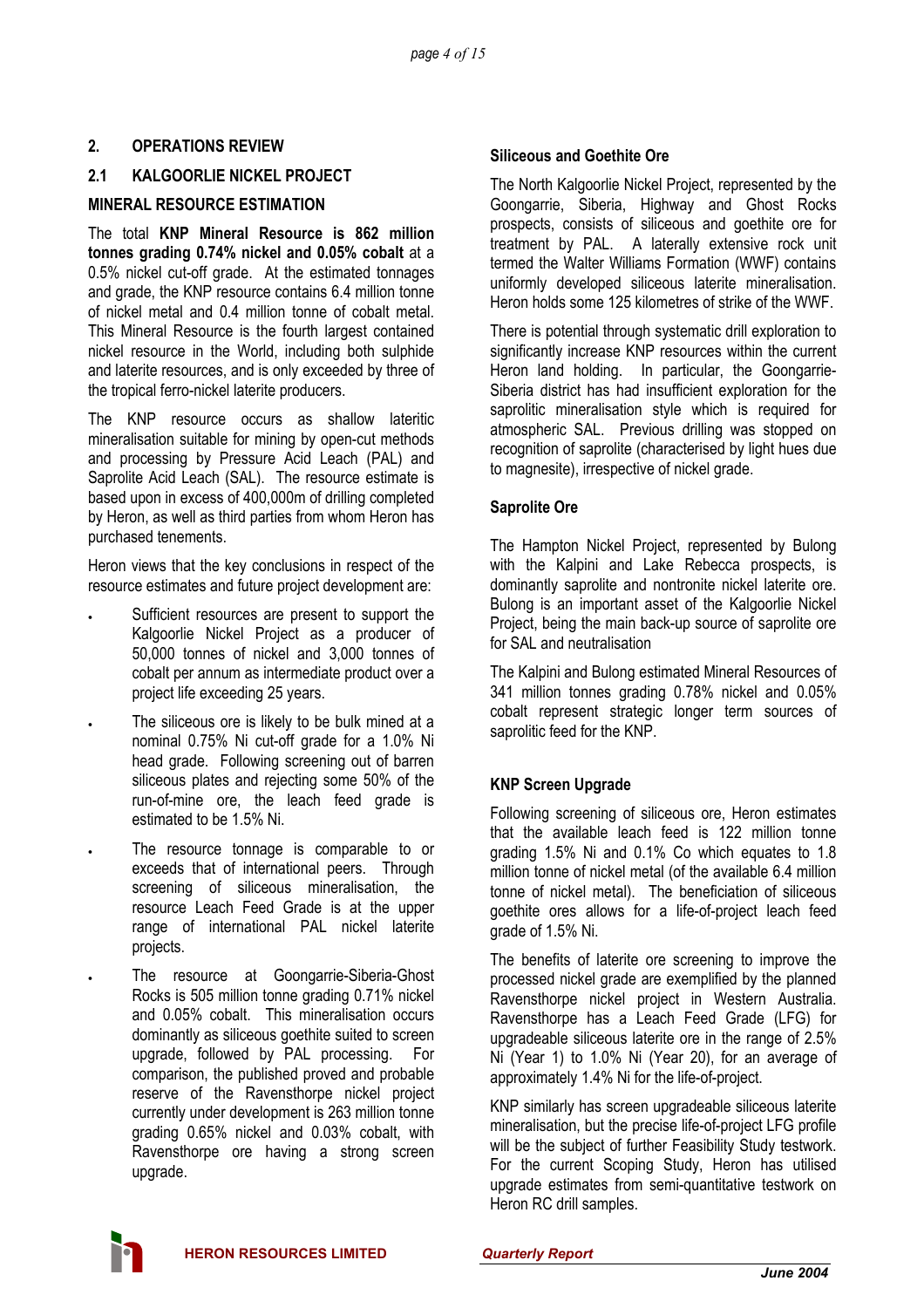## **METALLURGY**

#### **KNP to Use an Established Flow Sheet**

The processing plant is planned to be located at Goongarrie, within close proximity to both the main resources and the province's established infrastructure.

The KNP will utilise the PAL technology for the premium, upgradeable goethite and siliceous ores. It is proposed to investigate the leaching of nontronite and saprolite ores by SAL, as a supplementary leaching and neutralisation stage. The possible ore blend is 60% goethite and 40% saprolite. Conventional limestone neutralisation may be used initially for the KNP, to minimise technical risk.

Downstream processing proposed for the KNP would produce an intermediate precipitate using the proven Cawse style flowsheet, which is also similar to the proposed Ravensthorpe flowsheet. The envisaged KNP flowsheet will involve partial neutralisation of leach ore slurry, followed by separation of leach residue from the nickel bearing solution, further impurity removal, and precipitation of mixed nickel and cobalt intermediate product.





*Figure 2 Kalgoorlie Nickel Project Flow Sheet* 

## **Lessons from Earlier Generation PAL Plants**

The KNP will be a "fourth generation" nickel laterite, able to leverage off the knowledge gained from previous WA PAL nickel laterite operations, and the soon to be implemented Ravensthorpe and Goro nickel laterite operations:

- Mechanical equipment design factors will be consistent with known plant reliability. The materials of construction for high temperature and high pressure PAL operations are critical. Only components proven in existing operations at throughput levels comparable to those planned for the KNP will be considered. Earlier PAL operations were negatively impacted by substituting less than optimal materials and equipment in order to reduce initial capital costs.
- Technical risk is minimal. The PAL process is robust and proven at the current laterite operations. The SAL variation envisaged by the KNP aims to produce additional nickel by using PAL discharge solutions to leach high magnesium saprolite ore at minimal marginal cost.
	- De-coupled and multiple train flow-sheets are essential to the maintenance of plant availability. Supply of services and utilities should be designed to provide flexibility to permit process turn down and rapid ramp up following shutdowns.
	- The skill levels required to operate complex hydrometallurgical plants did not exist in WA in the late 1990s when the "second generation" PAL plants were being commissioned.
- The quality and size of the KNP resource base. structured as it is around siliceous goethite ore, has significant advantages over some of the earlier PAL projects in terms of leach feed grade, materials handling and acid consumption.
	- Specifically, the plant ore feed will be designed around a consistent bulk tonnage siliceous goethite feed mined at a low cut-off grade, with high leach feed grades achieved through "selective screening" rather than "selective mining".
		- The production of an intermediate product for sale minimizes capital cost and lowers risk. This approach allows the KNP flowsheet to operate without impediment by refining capacity.

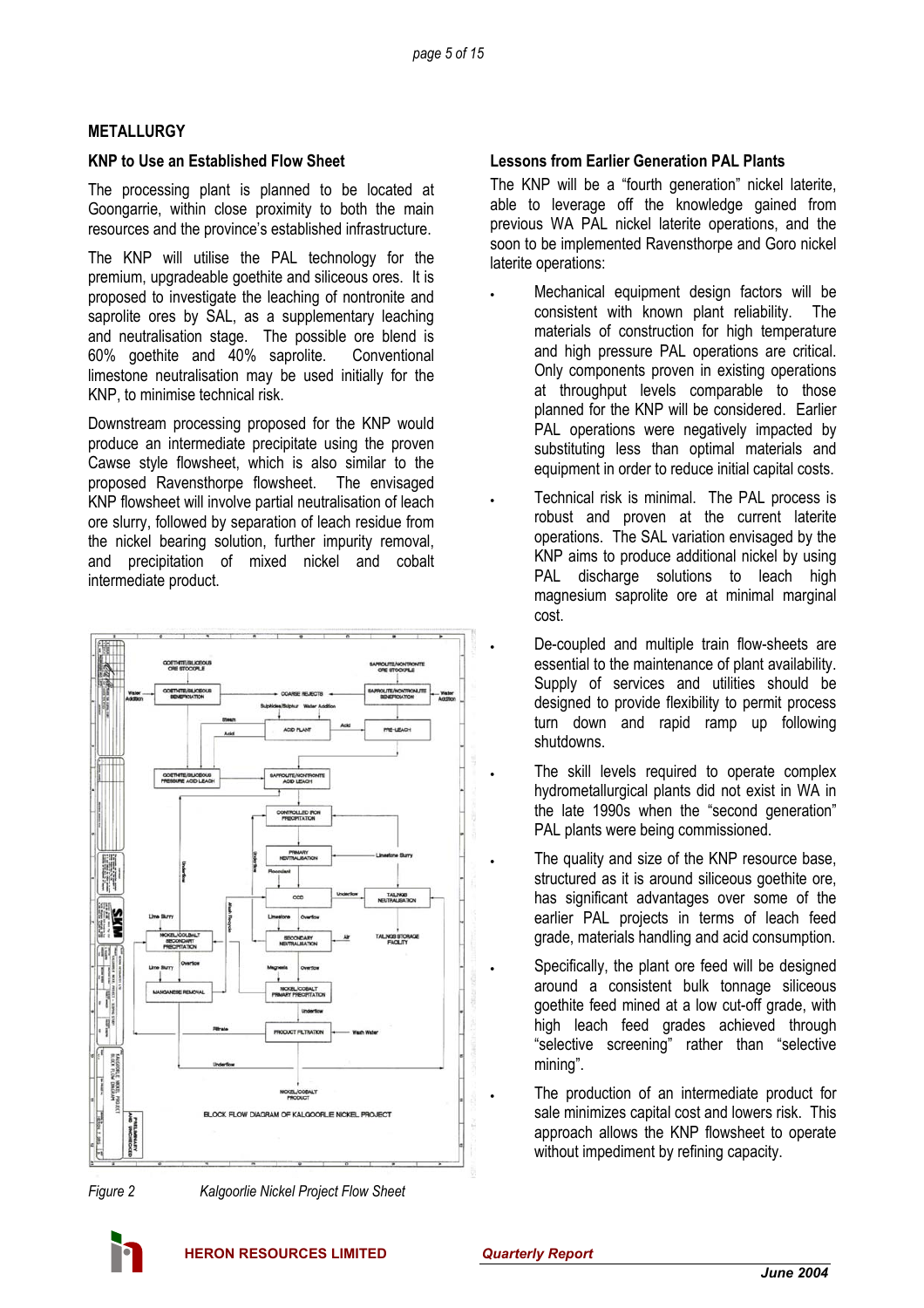# **PROJECT STUDIES**

## **KNP Financial Modelling**

An MBA study group from Oxford University has been based at the Heron Kalgoorlie office evaluating financial models and funding options for Heron. The study scope has included:

- Nickel market projections, including the KNP sensitivity to nickel price cycle (very low, considering a 25 year project life and 5-7 year price cycles).
- Project funding mixes, including forward offtake sales, currency and commodity hedging for payback period and the like.
- Light capital options, including plant leasing.

The Oxford MBA financial analyses have assisted with Heron's corporate presentations (refer Heron website).

# **Pre-feasibility Study**

The Pre-feasibility Study budget including drilling, metallurgy, engineering and environmental is A\$16m for field studies and consultants over 18 months. The majority of drilling expenditure would be between August 2004 and June 2005 to provide the resources upon which to base metallurgical and mining studies. Estimates are:

| <b>Total Pre-feasibility Study</b> | \$16.0 million |
|------------------------------------|----------------|
| Environmental                      | \$0.5 million  |
| Resource studies                   | \$0.5 million  |
| Engineering                        | \$1.0 million  |
| Metallurgical testwork             | \$4.0 million  |
| Drilling                           | \$10.0 million |

# **2.1.1 Bulong**

Heron right to acquire 100% of all mineral rights. Nickel - gold - base metals.

The Bulong area is located 90km SE of Heron's North Kalgoorlie Nickel Project, and 40km SW of Heron's Hampton Nickel Project.

On 8 April 2004, Heron entered into an agreement for the purchase of all mineral rights for mining tenements in the Bulong Project beneficially owned by Bulong Operations Pty Ltd and Bulong Nickel Pty Ltd (both with Receivers and Managers Appointed and In Liquidation), together termed the "Vendor".

Preparation of sale agreements is current, with the Parties having settled upon the final form agreement for the first tranche of tenements.

# **2.1.2 Goongarrie**

|                | Heron 100%. |
|----------------|-------------|
| Nickel - gold. |             |

Validation re-logging of selected nickel laterite drill holes was completed as part of the Kalgoorlie Nickel Project Scoping Study.

A review of ore characterisation was completed. Four main ore types subdivided into twelve sub-ore types have been defined:

- Siliceous and manganiferous goethite ore, will be blended as the ROM PAL plant feed.
- Nontronitic ore, variable screen upgrade, suitable for atmospheric acid leach.
- Saprolitic ore, competent rock, requires crushing, suitable for atmospheric acid leach.
- Talc ore, high grade ore in "talc shears", suitable for both PAL and SAL processing.

# **2.1.3 Siberia**

Heron 100%. Nickel - gold.

A purchase of the 10% minority interest held by Destra Corporation in the Siberia Tank project was agreed.

# **2.1.4 Highway**

Heron 51% (Highway) and 87.5% (Highway Extended). Nickel - gold.

A 6,822m RC drill program was completed, based on a 400x80m pattern over 24 drill lines targeting previously defined nickel laterite intercepts.

Well developed zones of nickel-enriched ferruginous clays (Heron CUF) were intersected over the olivine adcumulate ultramafic rocks of the Walter Williams Formation. The ferruginous clay was typically overlain by a ferruginous lateritic duricrust, and underlain by a ferruginous siliceous zone (CUS) grading down into a zone of white magnesitic clays (CLM).

In the northern project area, palaeo-channel sediments were encountered below the broad present day drainage system. Typical puggy mottled clays overlay a coarse sandy aquifer unit which terminates against siliceous ultramafic bedrock at 40m depth. The palaeochannel boundaries have been mapped with broader spaced drilling (800m x 320m) before infilling those areas with potential nickel laterite mineralisation.

The palaeo-channel has been identified as a potential source of process water for the KNP Goongarrie plant. The strategy would be to draw down the aquifer ahead of the Highway laterite mining.

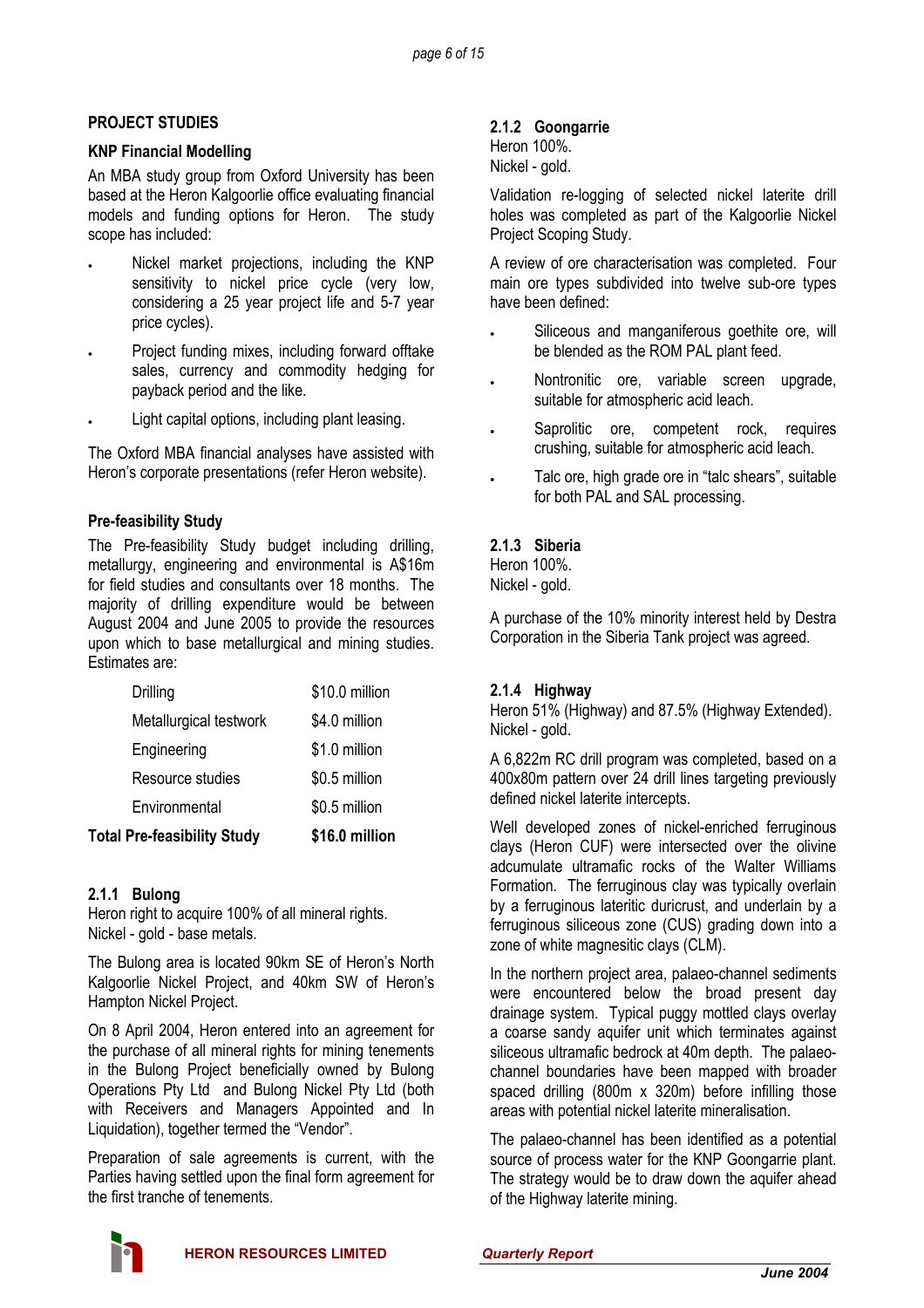



*Figure 3 Highway Prospect, Kalgoorlie Nickel Project, Distribution of drill holes and ore grade intercepts*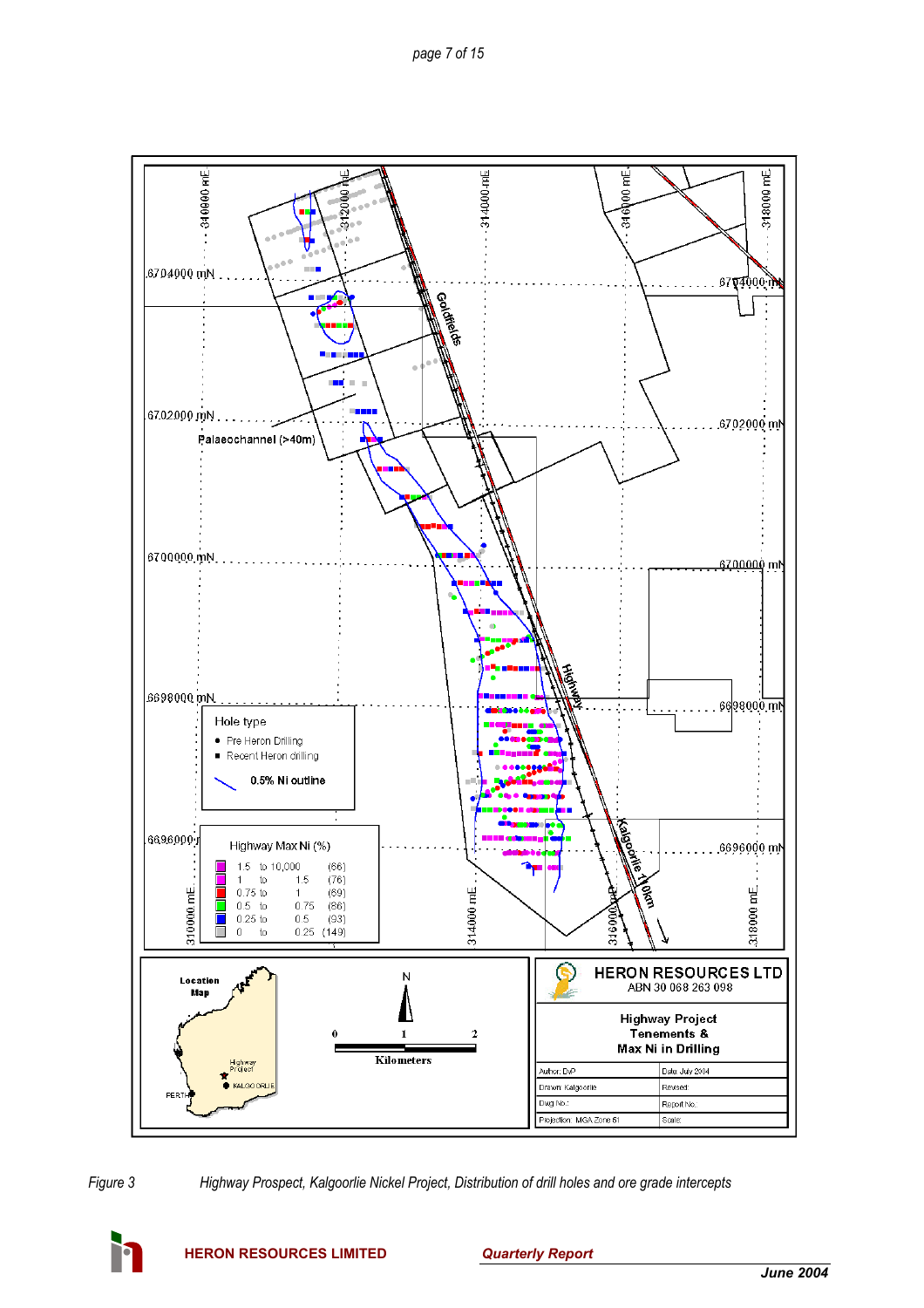Significant results at a 0.75% Ni cut-off grade include:

| Table 2                                             |              |      |           |         |            |            |            |
|-----------------------------------------------------|--------------|------|-----------|---------|------------|------------|------------|
| Significant Intersections at 0.75% Ni cut-off grade |              |      |           |         |            |            |            |
| Hole                                                | <b>North</b> | East | From<br>m | To<br>m | Thick<br>m | Ni<br>$\%$ | Co<br>$\%$ |
| HWRC005                                             | 99750        | 3799 | 10        | 24      | 14         | 0.94       | 0.09       |
| HWRC014                                             | 99354        | 4278 | 16        | 22      | 6          | 1.19       | 0.02       |
| HWRC015                                             | 99353        | 4198 | 7         | 14      | 7          | 1.20       | 0.05       |
| HWRC025                                             | 98963        | 4439 | 14        | 26      | 12         | 0.97       | 0.08       |
| HWRC030                                             | 98966        | 4042 | 14        | 29      | 15         | 0.97       | 0.2        |
| HWRC035                                             | 00560        | 3483 | 24        | 28      | 4          | 1.10       | 0.05       |
| HWRC054                                             | 00151        | 3884 | 14        | 33      | 19         | 1.01       | 0.15       |
| HWRC075                                             | 97758        | 4681 | 29        | 33      | 4          | 1.40       | 0.08       |
| HWRC079                                             | 97755        | 4359 | 20        | 28      | 8          | 1.14       | 0.06       |
| HWRC080                                             | 97758        | 4200 | 0         | 7       | 7          | 1.14       | 0.08       |
| HWRC080                                             | 97758        | 4200 | 16        | 41      | 25         | 0.84       | 0.07       |
| HWRC083                                             | 96560        | 5237 | 8         | 20      | 12         | 1.07       | 0.05       |
| HWRC096                                             | 96954        | 4117 | 4         | 12      | 8          | 1.38       | 0.08       |
| HWRC161                                             | 98158        | 4200 | 8         | 20      | 12         | 1.63       | 0.06       |
| HWRC163                                             | 98160        | 4039 | 19        | 23      | 4          | 0.99       | 0.15       |
| HWRC167                                             | 97356        | 4758 | 25        | 32      | 7          | 1.27       | 0.07       |
| HWRC184                                             | 96160        | 4841 | 10        | 22      | 12         | 1.20       | 0.05       |
| HWRC186                                             | 96159        | 4360 | 23        | 35      | 12         | 1.25       | 0.04       |
| HWRC191                                             | 95758        | 4918 | 20        | 28      | 8          | 0.94       | 0.03       |
| HWRC206                                             | 01762        | 2460 | 16        | 28      | 12         | 0.94       | 0.12       |

Nickel laterite mineralisation has now been verified in the Highway project area over a strike length of some 10 kilometres. The Highway resource (with Ghost Rocks) represents ore-feed later in the project to the KNP plant, once the Goongarrie-Siberia resources are depleted.

# **2.1.5 Kalpini**

Heron 100%. Nickel - gold.

Validation re-logging of selected nickel laterite drill holes was completed as part of the Kalgoorlie Nickel Project Scoping Study. Resource estimation was completed by Snowden.

The Acra North magnesite deposit was evaluated for future use in PAL slurry neutralisation.

# **2.2 REGENT IPO**

Heron's wholly owned subsidiary **Regent Resources Limited** (Regent) is planned to be an IPO. The aim was to list Regent on ASX prior to 31 December 2004, but current market conditions and higher priority nickel laterite programs now make this unlikely.

The key Regent IPO assets are considered to be:

- Bungalbin Iron Ore assets.
- Onslow Iron Sand project (new acquisition).
- Bandicoot Range Iron Ore (new acquisition).
- Musgrave Copper-Gold project.
- Yindarlgooda Gold-VMS project

# **2.3.1 Bungalbin Iron Ore**

Regent 100%. Iron Ore.

The project is currently subject to joint venture negotiations in respect of an Iron Ore development.

The two excellent Algoma-style Iron Ore occurrences are present, one in-situ haematite and the second kanga (near transported and enriched), that together have a potential iron ore resource of up to 13 million tonne. The immediate shipping target is 4 million tonne.

# **2.3.2 Onslow Iron Sand Project**

Regent 100%.

Iron Ore-Heavy Mineral Sands.

Two Exploration Licence applications totalling 400km2 were applied along the coast south-west of Onslow. A modest sized iron-sand deposit was delineated in the early 1970s, however, a pre-feasibility study at the time found it to uneconomic. Given the much improved infrastructure, power supply and higher iron prices it was considered the area warranted a re-evaluation.

The heavy mineral content is 8-17%, of which 60-70% is iron ore, with accessory ilmenite and zircon.

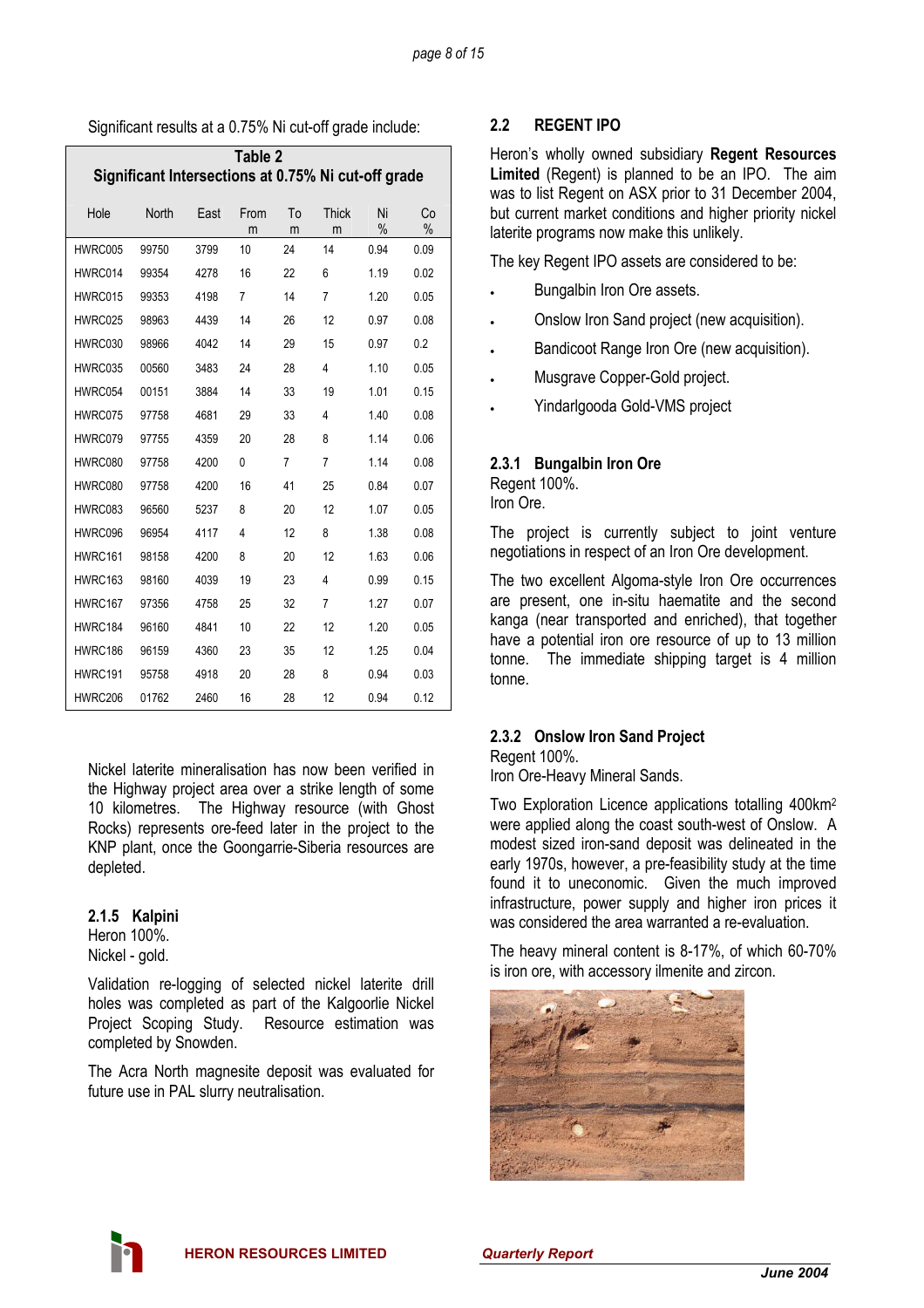### **2.3.3 Bandicoot Range Iron Ore**

Regent 100%. Iron Ore.

This area is located over the Bandicoot Range, directly west of Kununurra and was covered by a 154 km2 Exploration Licence application. Haulage and shipping infrastructure is locally well established.

Open-file searches indicate that a number of iron ore occurrences are present in the area that were explored in the early 1970s. Ten separate ferruginous sandstone and siltstone horizons were recognised ranging in thickness from 1-10m. Rock chips from the horizons returned up to 65% Fe. It was estimated that the ten horizons contain about 150 million tonne of ferruginous rock, with an average grade of 22.7% Fe. The exploration target is zones of secondary valley-fill kankar or structure-related supergene enrichment.

# **2.3.4 Musgrave Base Metal Province**

Regent 100%. Gold - copper.

The 750km2 Warburton area in the Musgarve Province is highly prospective for Proterozoic copper and copper-gold mineralisation, occurring within Sedimentary Exhalative (sedex) and Iron Ore Copper-Gold Deposit (IOCAD) settings. The area was explored in the late 1960s and early 1970s by a multi-national explorer who recorded over 150 copper mineralised occurrences and successfully intersected high-grade copper/silver mineralisation in a number of diamondcore drillholes:

- 3.5m at 8.2% Cu and 16.4g/t Ag from 73m;
- 3.1m at 2.2% Cu and 19.1g/t Ag from 99m;
- 3.5m at 2.2% Cu and 5.3g/t Ag from 59m.

Warburton drill core in storage at the GSWA core library was reviewed. The most striking feature of the core is the pervasive red hematite alteration occurring in most rock types. The dominant rock types are medium grained, generally massive, mafic to intermediate volcanic rock and a pebbly porphyry clast breccia/conglomerate. Selective core re-sampling and assaying has commenced.

 $4 - RIL$ 



*Musgrave breccia and haematitic alteration* 

### **2.3.5 Yindarlgooda Base Metals**

Regent 100%. Gold - copper - zinc.

Numerous historical gold workings are present on Regent's tenements, including the **Queen Lapage** gold mining centre, with a gold resource estimated by a previous explorer at 130,000t at 4g/t Au.

Extensive gossanous horizons are recorded from the Yindarlgooda project. These have been confirmed by field checks, aimed at assessing their sulphur potential for use in nickel laterite processing. Open file research has shown that significant work programs have been previously completed at the Yindarlgooda gossans. The model is Canadian style Archaean Volcanogenic Massive Sulphide (VMS) deposits that include copper and lead-zinc sulphides.

To date only pyrite is recorded at Yindarlgooda, over a 4km strike length, however turquoise is present, indicating an elevated background copper.

#### **2.3.6 Kookynie Project**

Regent 100%.

Gold - copper - zinc.

Additional tenements were pegged at Glenorn and Melita. The region is prospective for VMS mineralisation, being 80km south along strike of the Teutonic Bore felsic volcanic complex. A JV partner is to be sought, with discussions current. Several gold targets are present, associated with the western margin of the Keith Kilkenny Tectonic Zone.

#### **IAN BUCHHORN MANAGING DIRECTOR**

*The information is based on, and accurately reflects, information compiled by Ian James Buchhorn, who is a Member of the Australasian Institute of Mining and Metallurgy (AusIMM) and has 30 years experience as an exploration geologist, 20 years experience as a mineral economist, and 7 years experience in evaluating nickel laterite mineral resources, and has the appropriate relevant qualifications, experience and competence to be considered as a "Competent Person" as defined in the JORC Code.* 

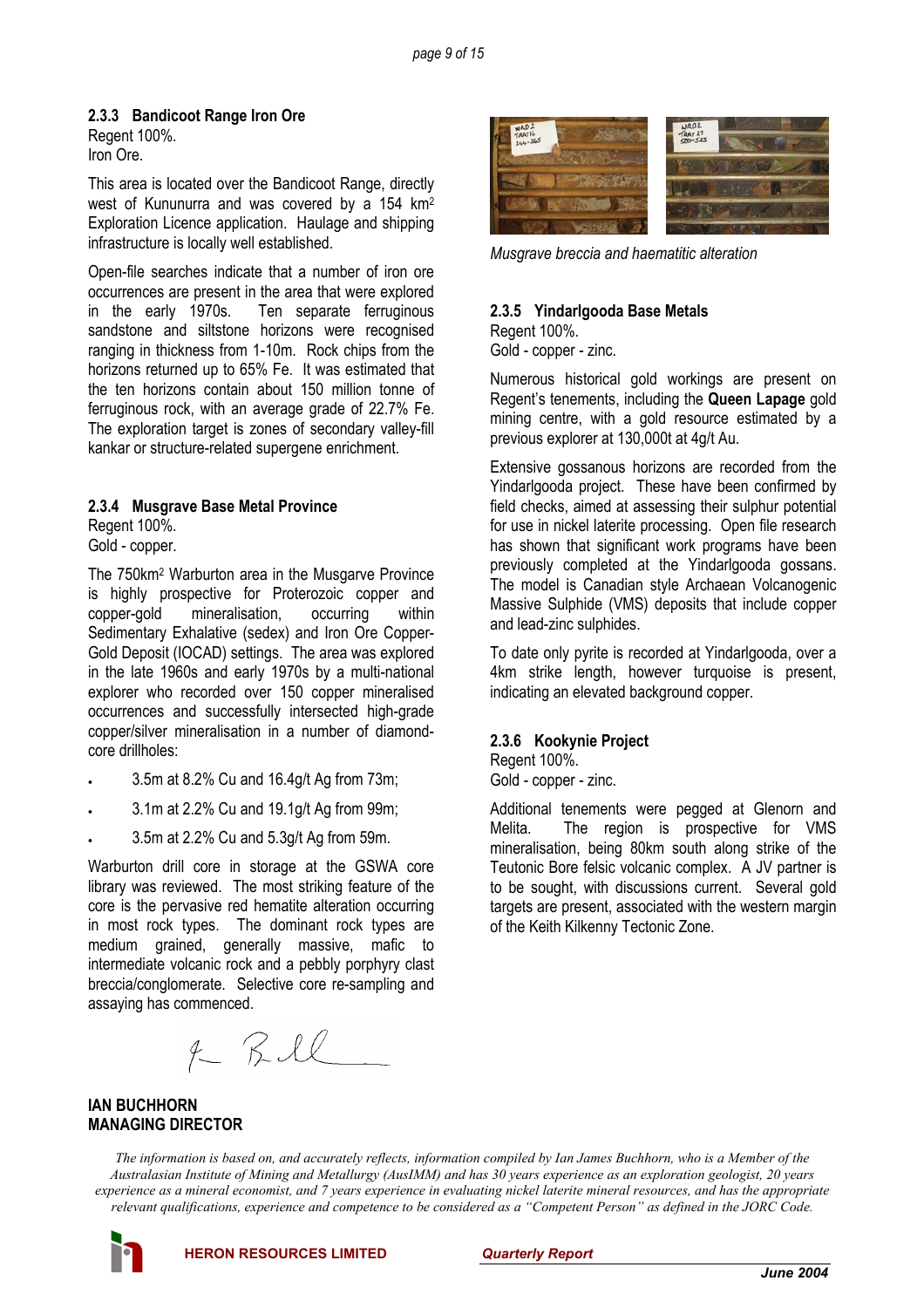# **Appendix 5B**

# **MINING EXPLORATION ENTITY QUARTERLY REPORT**

| Name of entity                                                                                                                                                         |                                 |                                          |  |  |  |
|------------------------------------------------------------------------------------------------------------------------------------------------------------------------|---------------------------------|------------------------------------------|--|--|--|
| <b>HERON RESOURCES LIMITED</b>                                                                                                                                         |                                 |                                          |  |  |  |
| <b>ABN</b>                                                                                                                                                             | Quarter ended (current quarter) |                                          |  |  |  |
| 30 068 263 098                                                                                                                                                         | 30 June 2004                    |                                          |  |  |  |
| <b>Consolidated statement of cash flows</b>                                                                                                                            |                                 |                                          |  |  |  |
|                                                                                                                                                                        |                                 |                                          |  |  |  |
| Cash flows related to operating activities                                                                                                                             | <b>Current Qtr</b><br>\$A'000   | Year to Date<br>$(12$ months)<br>\$A'000 |  |  |  |
| 1.1<br>Receipts from product sales and related debtors                                                                                                                 |                                 |                                          |  |  |  |
| 1.2<br>Payments for: (a) exploration and evaluation<br>development<br>(b)<br>production<br>(c)                                                                         | (565)                           | (1,539)                                  |  |  |  |
| administration<br>(d)                                                                                                                                                  | (94)                            | (479)                                    |  |  |  |
| 1.3<br>Dividends received<br>Interest and other items of similar nature received<br>1.4<br>1.5<br>Interest and other costs of finance paid<br>1.6<br>Income taxes paid | 32                              | 78                                       |  |  |  |
| 1.7<br>Other (provide details if material)-GST Paid<br>- Administration fees<br>- Sale of Data                                                                         | (2)<br>$\mathfrak{p}$           | 9<br>106<br>15                           |  |  |  |
| - Option Fee                                                                                                                                                           | 15                              | 15                                       |  |  |  |
| <b>Net Operating Cash Flows</b>                                                                                                                                        | (612)                           | (1,795)                                  |  |  |  |
| Cash flows related to investing activities                                                                                                                             |                                 |                                          |  |  |  |
| 1.8<br>Payment for purchases of: (a)<br>prospects<br>equity investment                                                                                                 | (40)                            | (260)                                    |  |  |  |
| (b)<br>other fixed assets<br>(c)<br>Proceeds from sale of:<br>1.9<br>prospects<br>(a)<br>equity investment<br>(b)                                                      | (11)                            | (36)                                     |  |  |  |
| other fixed assets<br>(c)                                                                                                                                              |                                 |                                          |  |  |  |
| 1.10 Loans to other entities<br>1.11 Loans repaid by other entities                                                                                                    | (14)                            | (25)<br>165                              |  |  |  |
| 1.12 Other (provide details if material)<br>-Cash outflow on demerger                                                                                                  |                                 | (15)                                     |  |  |  |
| <b>Net Investing Cash Flows</b>                                                                                                                                        | (65)                            | (171)                                    |  |  |  |
| 1.13 Total operating and investing cash flows<br>(carried forward)                                                                                                     | (677)                           | (1,966)                                  |  |  |  |

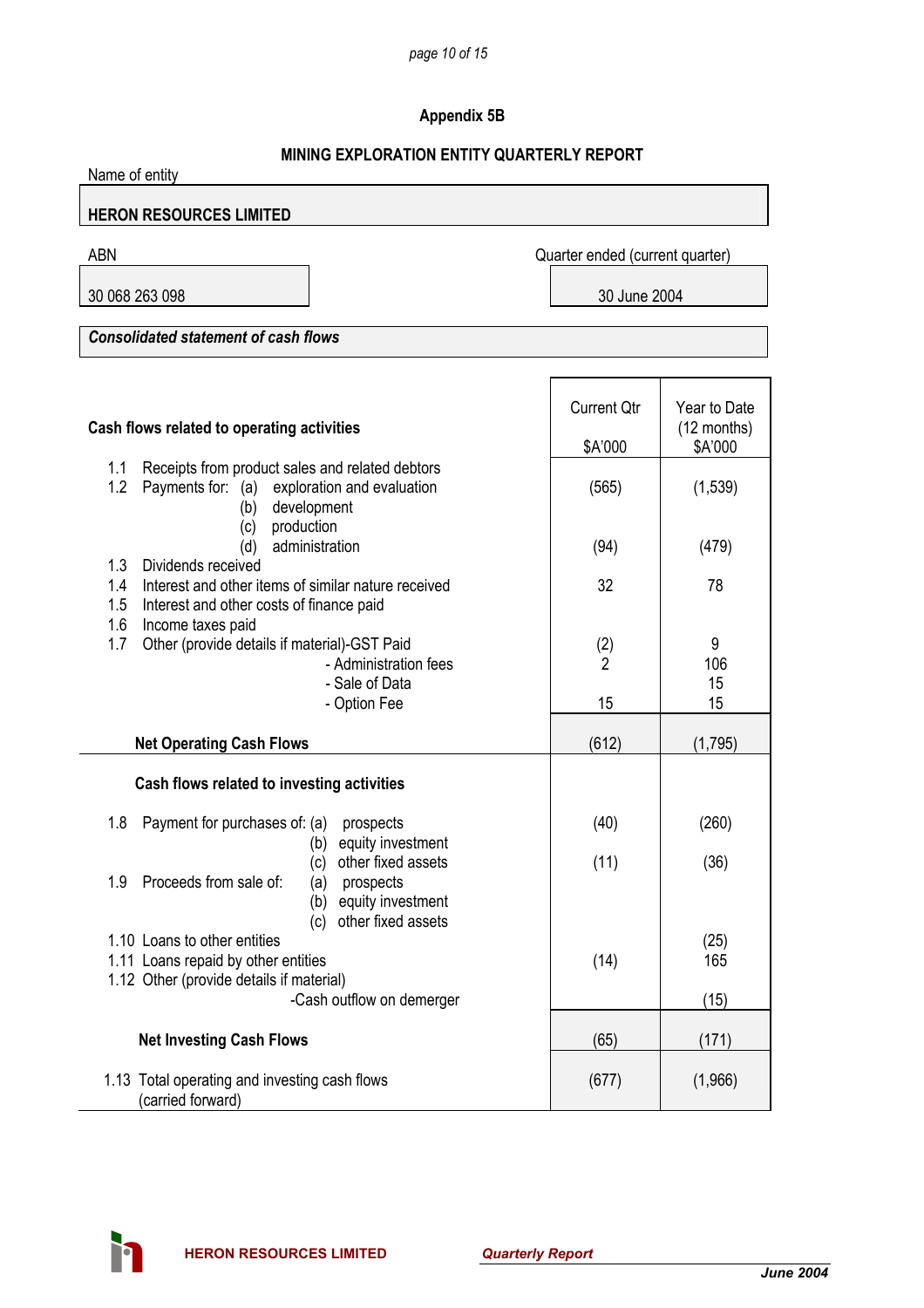| 1.13 Total operating and investing cash flows<br>(brought forward)                                                                                                                               | (677) | (1,966) |
|--------------------------------------------------------------------------------------------------------------------------------------------------------------------------------------------------|-------|---------|
| Cash flows related to financing activities                                                                                                                                                       |       |         |
| 1.14 Proceeds from the issue of shares, options, etc.<br>1.15 Proceeds from the sale of forfeited shares<br>1.16 Proceeds from borrowings<br>1.17 Repayment of borrowings<br>1.18 Dividends paid |       | 2,646   |
| 1.19 Other (provide details if material)<br>- Refundable Bond                                                                                                                                    |       | 20      |
| - Capital Raising Expenses                                                                                                                                                                       | (20)  | (20)    |
| Net financing cash flows                                                                                                                                                                         | (20)  | 2,646   |
| Net increase (decrease) in cash held                                                                                                                                                             | (697) | 680     |
| 1.20 Cash at beginning of quarter/year to date<br>1.21 Exchange rate adjustments                                                                                                                 | 2,077 | 700     |
| 1.22 Cash at end of quarter                                                                                                                                                                      | 1,380 | 1,380   |

## **Payments to directors of the entity and associates of the directors, payments to related entities of the entity and associates of the related entities**

|                                                                     | <b>Current Qtr</b><br>\$A'000 |
|---------------------------------------------------------------------|-------------------------------|
| 1.23 Aggregate amount of payments to the parties included item 1.2  | 101                           |
| 1.24 Aggregate amount of loans to the parties included in item 1.10 |                               |

#### 1.25 Explanation necessary for an understanding of the transactions

| Directors fees, salaries and superannuation (A\$74,000).                  |
|---------------------------------------------------------------------------|
| Provision of office accommodation by director-related entity (A\$15,000). |
| Provision of legal advice by director-related entity (A\$12,000).         |

# **Non-cash financing and investing activities**

 2.1 Details of financing and investing transactions which have had a material effect on consolidated assets and liabilities but did not involve cash flows

Nil

 2.2 Details of outlays made by other entities to establish or increase their share in projects in which the reporting entity has an interest

See attached schedule

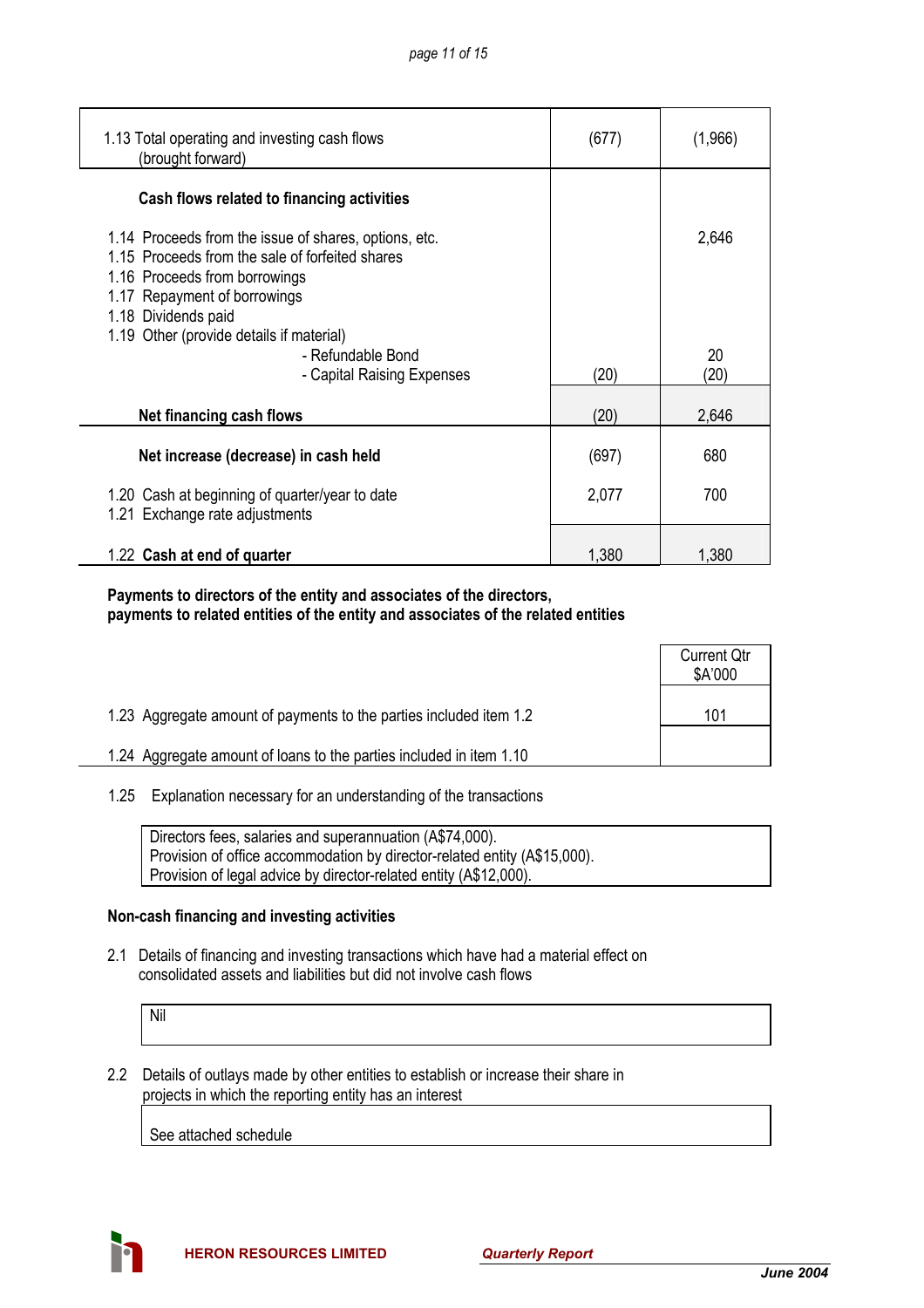# **Financing facilities available**

*Add notes as necessary for an understanding of the position*

|                                 | Amount available<br>\$A'000 | Amount used<br>\$A'000 |
|---------------------------------|-----------------------------|------------------------|
| Loan facilities<br>31           |                             |                        |
| 3.2 Credit standby arrangements |                             |                        |

# **Estimated cash outflows for next quarter**

|                                | \$A'000 |
|--------------------------------|---------|
| 4.1 Exploration and evaluation | 500     |
| 4.2 Development                |         |
| Total                          | 500     |

## **Reconciliation of cash**

Reconciliation of cash at the end of the quarter (as shown in the consolidated statement of cash flows) to related items in the accounts as follows.

| related items in the accounts as follows.                                           | \$A'000    | \$A'000    |
|-------------------------------------------------------------------------------------|------------|------------|
| 5.1 Cash on hand and at bank                                                        | 62         | 244        |
| 5.2 Deposits at call                                                                | 923        | 1,500      |
| 5.3 Bank Overdraft                                                                  |            |            |
| 5.4 Other (provide details)<br><b>Environmental bonds</b><br><b>Escrow Accounts</b> | 109<br>286 | 105<br>228 |
| Total: cash at end of quarter (Item 1.22)                                           | 1,380      | 2,077      |

Current Quarter

Previous Quarter

# **Changes in interests in mining tenements**

|     |                         | Tenement  | Nature of interest | Interest at | Interest at |
|-----|-------------------------|-----------|--------------------|-------------|-------------|
|     |                         | reference | (note (2))         | Begin of    | End of      |
|     |                         |           |                    | Quarter     | Quarter     |
| 6.1 | Interests in mining     |           |                    |             |             |
|     | tenements relinquished, |           | See attached       |             |             |
|     | reduced or lapsed       |           | schedule           |             |             |
| 6.2 | Interests in mining     |           |                    |             |             |
|     | tenements acquired or   |           | See attached       |             |             |
|     | increased               |           | schedule           |             |             |
|     |                         |           |                    |             |             |

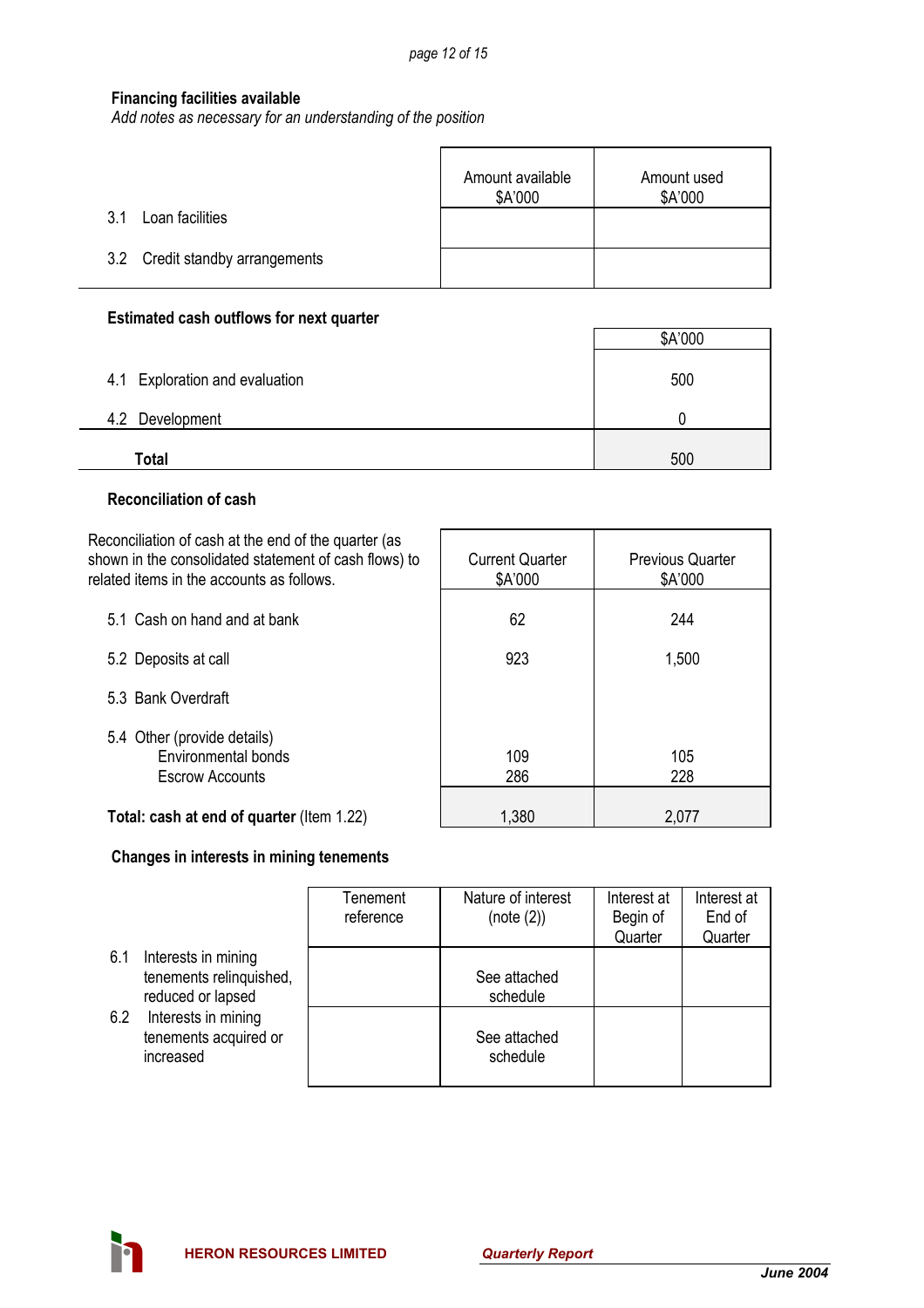## **Issued and quoted securities at end of current quarter**

 *Description includes rate of interest and any redemption or conversion rights together with prices and dates.* 

|                                                                                                                                                 | Total<br>number                                                                            | Number<br>quoted                                     | Issue price per<br>security<br>(see note 3)<br>(3)                                                    | Amount paid up<br>per security (see<br>note 3)<br>$($ \$)                                                                          |
|-------------------------------------------------------------------------------------------------------------------------------------------------|--------------------------------------------------------------------------------------------|------------------------------------------------------|-------------------------------------------------------------------------------------------------------|------------------------------------------------------------------------------------------------------------------------------------|
| 7.1 Preference securities<br>(description)                                                                                                      |                                                                                            |                                                      |                                                                                                       |                                                                                                                                    |
| 7.2 Changes during Quarter<br>(a) Increases through share<br>issues<br>Decreases through<br>(b)<br>returns of capital,<br>buybacks, redemptions |                                                                                            |                                                      |                                                                                                       |                                                                                                                                    |
| 7.3 Ordinary securities                                                                                                                         | 128,939,600                                                                                | 128,939,600                                          |                                                                                                       |                                                                                                                                    |
| 7.4 Changes during Quarter *<br>Increases through share<br>(a)<br>issues<br>(b) Decreases through<br>returns of capital,<br>buybacks            |                                                                                            |                                                      |                                                                                                       |                                                                                                                                    |
| 7.5 Convertible debt securities<br>(description)                                                                                                |                                                                                            |                                                      |                                                                                                       |                                                                                                                                    |
| 7.6 Changes during Quarter<br>(a) Increases through issues<br>Decreases through<br>(b)<br>securities matured,<br>converted                      |                                                                                            |                                                      |                                                                                                       |                                                                                                                                    |
| 7.7 Options<br>(description and conversion<br>factor)                                                                                           | 785,000<br>785,000<br>2,000,000<br>500,000<br>500,000<br>4,243,172<br>2,150,000<br>250,000 | Nil<br>Nil<br>Nil<br>Nil<br>Nil<br>Nil<br>Nil<br>Nil | <b>Exercise Price</b><br>\$0.35<br>\$0.50<br>\$0.35<br>\$0.35<br>\$0.50<br>\$0.25<br>\$0.25<br>\$0.25 | <b>Expiry Date</b><br>19/10/2004<br>19/10/2004<br>20/12/2004<br>30/06/2005<br>30/06/2005<br>30/06/2007<br>16/12/2007<br>16/12/2007 |
| 7.8 Issued during Quarter                                                                                                                       |                                                                                            |                                                      |                                                                                                       |                                                                                                                                    |
| 7.9 Exercised during Quarter                                                                                                                    |                                                                                            |                                                      |                                                                                                       |                                                                                                                                    |
| 7.10 Expired during Quarter                                                                                                                     |                                                                                            |                                                      |                                                                                                       |                                                                                                                                    |
| 7.11 Debentures<br>(totals only)<br>7.12 Unsecured notes                                                                                        |                                                                                            |                                                      |                                                                                                       |                                                                                                                                    |
| $lth the only$                                                                                                                                  |                                                                                            |                                                      |                                                                                                       |                                                                                                                                    |

(*totals only*)

tals only)<br>Under the terms of a mandate entered into with Argonaut Capital, the Company has undertaken to pay a success fee satisfied through the issue of shares on the attainment of certain milestones related to share price.

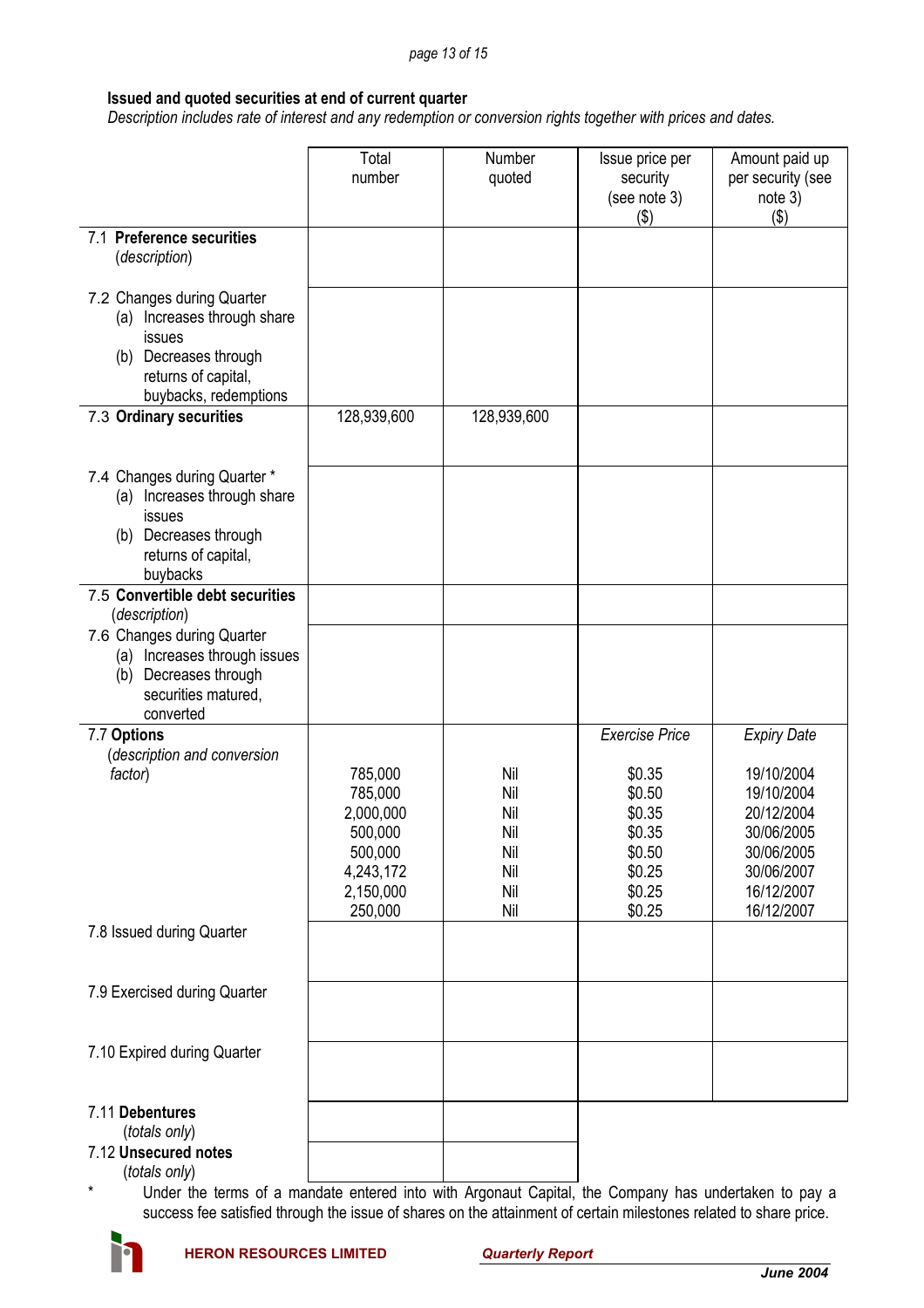## **Compliance 2.2 Details of outlays made by other entities to establish or increase their share in projects in which the reporting entity has an interest.**

- 1. Portman Limited (Portman) has entered into an option to purchase the Bungalbin and Mount Jackson Project tenements for \$25,000 and at least \$250,000 of exploration expenditure. Heron will retain a FOB royalty on any Iron Ore sold from the tenements, and Heron will retain all other mineral rights.
- 2. Mount Burgess Mining NL (Mount Burgess) has the right to earn a 70% interest of the non-nickel rights in the Perrinvale Joint Venture Project tenements through sole funding the initial \$500,000 of exploration expenditure.
- 3. Bronzewing Gold NL (Bronzewing) may earn a 70% interest in precious metals from Heron's King of Creation Project through expending \$250,000 within four years.
- 4. Jackson Gold Limited (Jackson) may earn a 70% interest in gold and silver minerals through expending \$300,000 within four years. Once Jackson earns its equity, Heron may at its sole discretion contribute on a pro-rata basis, or convert to a 20% free-carried equity to the completion of a Bankable Feasibility Study that recommends commencement of mining, or convert to a 2.5% royalty for recovered metal.

# **6.1 Interests in Mining Tenements transferred, relinquished, reduced or lapsed**

| <b>Nature of Interest</b> | % Begin Quarter | % End Quarter |
|---------------------------|-----------------|---------------|
| <b>Registered Holder</b>  | 100             |               |
| <b>Registered Holder</b>  | 100             |               |
| <b>Registered Holder</b>  | 100             |               |
| <b>Registered Holder</b>  | 100             |               |
| <b>Registered Holder</b>  | 100             |               |
|                           |                 |               |

# **6.2 Interests in Mining Tenements acquired or increased**

| <b>Tenement</b> | <b>Nature of Interest</b>   | % Begin Quarter | % End Quarter |
|-----------------|-----------------------------|-----------------|---------------|
| E08/1458        | Registered Applicant        | U               | 100           |
| E08/1465        | <b>Registered Applicant</b> | 0               | 100           |
| E80/3367        | Registered Applicant        | 0               | 100           |
| P15/4692-95     | Registered Applicant        | 0               | 100           |
| P27/1661        | Registered Applicant        | 0               | 100           |
| E38/1695-96     | Registered Applicant        | 0               | 100           |
| E31/670         | Registered Applicant        | 0               | 100           |
| P37/6705        | Registered Applicant        | 0               | 100           |
| E25/305         | <b>Registered Applicant</b> | 0               | 100           |
| E63/944         | Registered Applicant        | 0               | 100           |
| P24/3179-84     | <b>Registered Holder</b>    | 80              | 90            |
| P27/1517        | Registered Holder           | 0               | 100           |
| P27/1649-54     | Registered Applicant        | 0               | 100           |
| E31/668         | <b>Registered Applicant</b> | 0               | 100           |
| E28/1481        | <b>Registered Applicant</b> | 0               | 100           |
| P24/3943        | Registered Applicant        | 0               | 100           |
| P15/4686        | Registered Applicant        | 0               | 100           |
| M15/1465        | Registered Applicant        | 0               | 100           |
| E29/563         | Registered Applicant        | 0               | 100           |
| M29/337         | Registered Applicant        | 0               | 100           |
| E37/791         | Registered Applicant        | 0               | 100           |
| E40/206         | Registered Applicant        | 0               | 100           |
| E37/790         | Registered Applicant        | 0               | 100           |
| P37/6705        | <b>Registered Applicant</b> | 0               | 100           |
| E29/564         | Registered Applicant        | 0               | 100           |